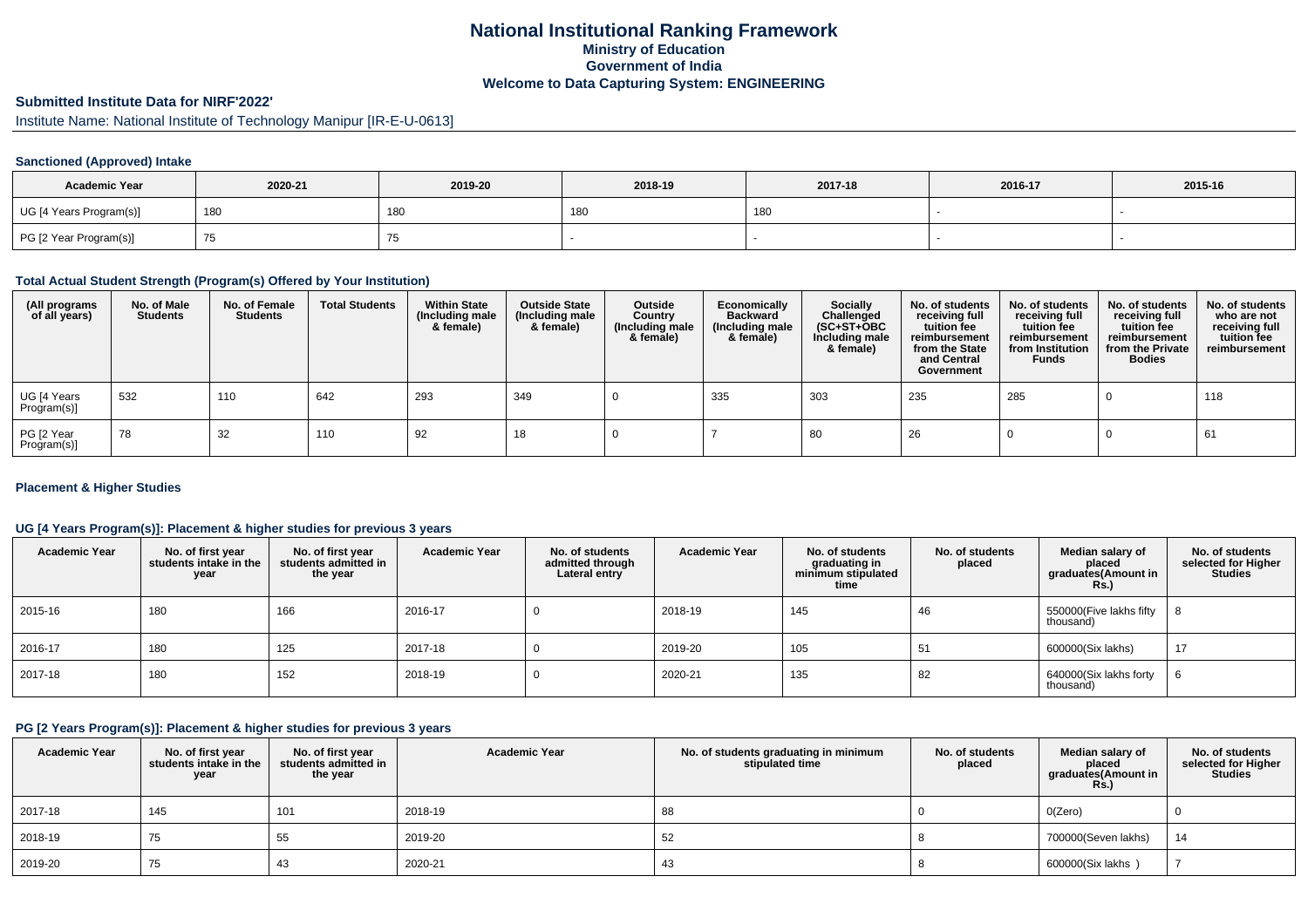#### **Ph.D Student Details**

| Ph.D (Student pursuing doctoral program till 2020-21 Students admitted in the academic year 2020-21 should not be entered here.) |         |         |         |  |  |  |  |
|----------------------------------------------------------------------------------------------------------------------------------|---------|---------|---------|--|--|--|--|
| <b>Total Students</b>                                                                                                            |         |         |         |  |  |  |  |
| Full Time<br>135                                                                                                                 |         |         |         |  |  |  |  |
| Part Time                                                                                                                        |         | 25      |         |  |  |  |  |
| No. of Ph.D students graduated (including Integrated Ph.D)                                                                       |         |         |         |  |  |  |  |
|                                                                                                                                  | 2020-21 | 2019-20 | 2018-19 |  |  |  |  |
| Full Time                                                                                                                        | 16      | 12      |         |  |  |  |  |
| Part Time                                                                                                                        |         |         |         |  |  |  |  |

## **Financial Resources: Utilised Amount for the Capital expenditure for previous 3 years**

| <b>Academic Year</b>                                                                                                                                                                      | 2020-21                                                                                              | 2019-20                                                                                   | 2018-19                                                                                      |  |  |  |  |  |  |
|-------------------------------------------------------------------------------------------------------------------------------------------------------------------------------------------|------------------------------------------------------------------------------------------------------|-------------------------------------------------------------------------------------------|----------------------------------------------------------------------------------------------|--|--|--|--|--|--|
|                                                                                                                                                                                           | <b>Utilised Amount</b>                                                                               | <b>Utilised Amount</b>                                                                    |                                                                                              |  |  |  |  |  |  |
|                                                                                                                                                                                           | Annual Capital Expenditure on Academic Activities and Resources (excluding expenditure on buildings) |                                                                                           |                                                                                              |  |  |  |  |  |  |
| Library (Books, Journals and e-Resources only)                                                                                                                                            | 5608076 (Fifty six lakhs eight thousand seventy six)                                                 | 36032159 (Three crores sixty lakhs thirty two thousand one<br>hundred fifty nine)         | 23574841 (Two crores thirty five lakhs seventy four thousand<br>and eight hundred forty one) |  |  |  |  |  |  |
| New Equipment and software for Laboratories                                                                                                                                               | 19508137 (One crore ninety five lakhs eight thousand one<br>hundred thirty seven)                    | 32068349 (Three crores twenty lakhs sixty eight thousand and<br>three hundred forty nine) | 32037951 (Three crores twenty lakhs thirty seven thousand<br>nine hundred fifty one)         |  |  |  |  |  |  |
| <b>Engineering Workshops</b>                                                                                                                                                              | 1172648 (Eleven lakhs seventy two thousand six hundred forty<br>eight)                               | 1970336 (Nineteen lakhs seventy thousand three hundred<br>thirty six)                     | 956574 (Nine lakhs fifty six thousand five hundred seventy<br>four)                          |  |  |  |  |  |  |
| Other expenditure on creation of Capital Assets (For setting up<br>classrooms, seminar hall, conference hall, library, Lab, Engq<br>workshops excluding expenditure on Land and Building) | 7473768 (Seventy four lakhs seventy three thousand seven<br>hundred sixty eight)                     | 8957448 (Eighty nine lakhs fifty seven thousand four hundred<br>forty eight)              | 956574 (Nine lakhs fifty six thousand five hundred seventy<br>four)                          |  |  |  |  |  |  |

# **Financial Resources: Utilised Amount for the Operational expenditure for previous 3 years**

| <b>Academic Year</b>                                                                                                                                                                            | 2020-21                                                                                   | 2019-20                                                                                    | 2018-19                                                                                  |  |  |  |  |  |  |
|-------------------------------------------------------------------------------------------------------------------------------------------------------------------------------------------------|-------------------------------------------------------------------------------------------|--------------------------------------------------------------------------------------------|------------------------------------------------------------------------------------------|--|--|--|--|--|--|
|                                                                                                                                                                                                 | <b>Utilised Amount</b>                                                                    | <b>Utilised Amount</b>                                                                     | <b>Utilised Amount</b>                                                                   |  |  |  |  |  |  |
| <b>Annual Operational Expenditure</b>                                                                                                                                                           |                                                                                           |                                                                                            |                                                                                          |  |  |  |  |  |  |
| Salaries (Teaching and Non Teaching staff)                                                                                                                                                      | 150481766 (Fifteen crores four lakhs eighty one thousand<br>seven hundred sixty six)      | 176356414 (Seventeen crores sixty three lakhs fifty six<br>thousand four hundred fourteen) | 112233063 (Eleven crores twenty two lakhs thirty three<br>thousand sixty three)          |  |  |  |  |  |  |
| Maintenance of Academic Infrastructure or consumables and<br>other running expenditures (excluding maintenance of hostels<br>and allied services, rent of the building, depreciation cost, etc) | 42148588 (Four crores twenty one lakhs forty eight thousand<br>five hundred eighty eight) | 33592904 (Three crores thirty five lakhs ninety two thousand<br>nine hundred four)         | 1755981 (Seventeen lakhs fifty five thousand nine hundred<br>eighty one)                 |  |  |  |  |  |  |
| Seminars/Conferences/Workshops                                                                                                                                                                  | 1512904 (Fifteen lakhs twelve thousand nine hundred four)                                 | 25849582 (Two crores fifty eight lakhs forty nine thousand five<br>hundred eighty two)     | 18895227 (One crore eighty eight lakhs ninety five thousand<br>two hundred twenty seven) |  |  |  |  |  |  |

**IPR**

| Calendar year            | 2020 | 2019 | 2018 |
|--------------------------|------|------|------|
| No. of Patents Published |      |      |      |
| No. of Patents Granted   |      |      |      |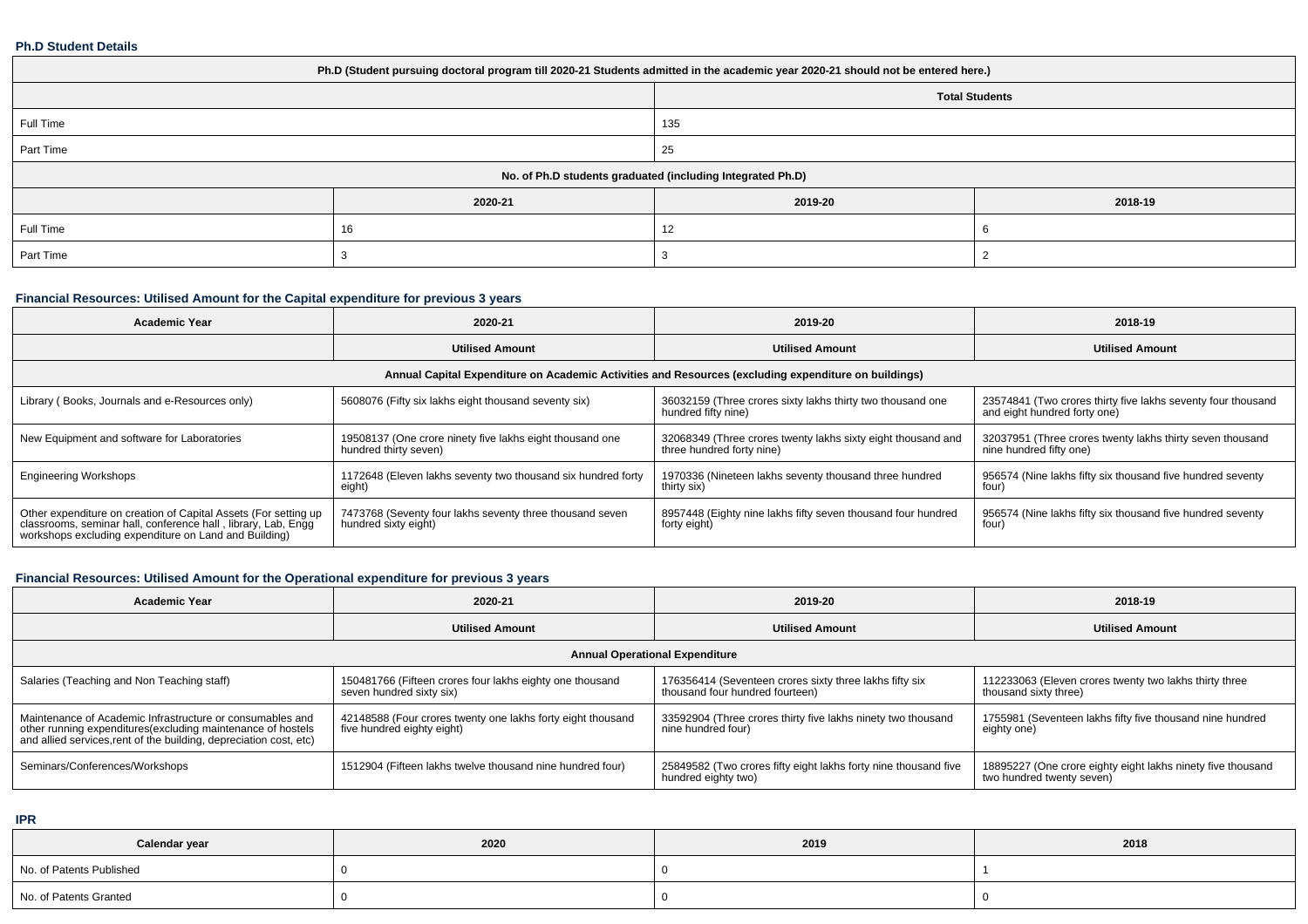### **Sponsored Research Details**

| <b>Financial Year</b>                    | 2020-21                                                                 | 2019-20                                                  | 2018-19                                                                  |
|------------------------------------------|-------------------------------------------------------------------------|----------------------------------------------------------|--------------------------------------------------------------------------|
| Total no. of Sponsored Projects          |                                                                         | 33                                                       | 22                                                                       |
| Total no. of Funding Agencies            |                                                                         | 16                                                       | 22                                                                       |
| Total Amount Received (Amount in Rupees) | 11893656                                                                | 10506956                                                 | 14023938                                                                 |
| Amount Received in Words                 | One crore eighteen lakhs ninety three thousand six hundred<br>fifty six | One crore five lakhs six thousand nine hundred fifty six | One crore forty lakhs twenty three thousand nine hundred thirty<br>eiaht |

## **Consultancy Project Details**

| <b>Financial Year</b>                    | 2020-21                                                | 2019-20                                                     | 2018-19                                                    |
|------------------------------------------|--------------------------------------------------------|-------------------------------------------------------------|------------------------------------------------------------|
| Total no. of Consultancy Projects        |                                                        |                                                             | -44                                                        |
| Total no. of Client Organizations        |                                                        |                                                             | -22                                                        |
| Total Amount Received (Amount in Rupees) | 238154                                                 | 1177235                                                     | 1185744                                                    |
| Amount Received in Words                 | Two lakhs thirty eight thousand one hundred fifty four | Eleven lakhs seventy seven thousand two hundred thirty five | Eleven lakhs eighty five thousand seven hundred forty four |

## **PCS Facilities: Facilities of physically challenged students**

| 1. Do your institution buildings have Lifts/Ramps?                                                                                                         | Yes, more than 80% of the buildings |
|------------------------------------------------------------------------------------------------------------------------------------------------------------|-------------------------------------|
| 2. Do your institution have provision for walking aids, including wheelchairs and transportation from one building to another for<br>handicapped students? | Yes                                 |
| 3. Do your institution buildings have specially designed toilets for handicapped students?                                                                 | Yes, more than 80% of the buildings |

### **Faculty Details**

| Srno           | Name                             | Age | Designation                                         | Gender | Qualification | <b>Experience (In</b><br>Months) | <b>Currently working</b><br>with institution? | <b>Joining Date</b> | <b>Leaving Date</b>      | <b>Association type</b> |
|----------------|----------------------------------|-----|-----------------------------------------------------|--------|---------------|----------------------------------|-----------------------------------------------|---------------------|--------------------------|-------------------------|
|                | TH TAMPHASANA<br>DEVI            | 36  | <b>Assistant Professor</b>                          | Female | Ph.D          | 106                              | Yes                                           | 03-09-2015          | $\overline{\phantom{a}}$ | Regular                 |
| 2              | Prabhat Kumar                    | 28  | Other                                               | Male   | Ph.D          | 84                               | Yes                                           | 28-07-2014          | $\overline{\phantom{a}}$ | Adhoc / Contractual     |
| 3              | AHEIBAM<br><b>DINAMANI SINGH</b> | 40  | Dean / Principal /<br>Director / Vice<br>Chancellor | Male   | Ph.D          | 192                              | Yes                                           | 08-01-2020          | $\sim$                   | Regular                 |
| $\overline{4}$ | Anil Kumar Birru                 | 40  | <b>Assistant Professor</b>                          | Male   | Ph.D          | 180                              | Yes                                           | 30-09-2014          | $\overline{\phantom{a}}$ | Regular                 |
| 5              | KALYAN MONDAL                    | 38  | <b>Assistant Professor</b>                          | Male   | Ph.D          | 32                               | Yes                                           | 26-12-2019          | $\sim$                   | Regular                 |
| 6              | <b>KUNDAN KUMAR</b>              | 36  | <b>Assistant Professor</b>                          | Male   | Ph.D          | 95                               | Yes                                           | 03-11-2020          | $\sim$                   | Regular                 |
| $\overline{7}$ | <b>SABINDRA</b><br>KACHAP        | 34  | <b>Assistant Professor</b>                          | Male   | Ph.D          | 21                               | Yes                                           | 23-12-2019          | $- -$                    | Regular                 |
| 8              | Loushambam Herojit<br>Singh      | 37  | <b>Assistant Professor</b>                          | Male   | Ph.D          | 95                               | Yes                                           | 26-10-2015          | $\sim$                   | Regular                 |
| 9              | Ashish Ranjan                    | 35  | <b>Assistant Professor</b>                          | Male   | Ph.D          | 96                               | Yes                                           | 14-09-2015          | $\sim$                   | Regular                 |
| 10             | Sarungbam<br>Pipileima           | 30  | Lecturer                                            | Female | M.Tech        | 61                               | Yes                                           | 01-07-2016          | $\sim$                   | Adhoc / Contractual     |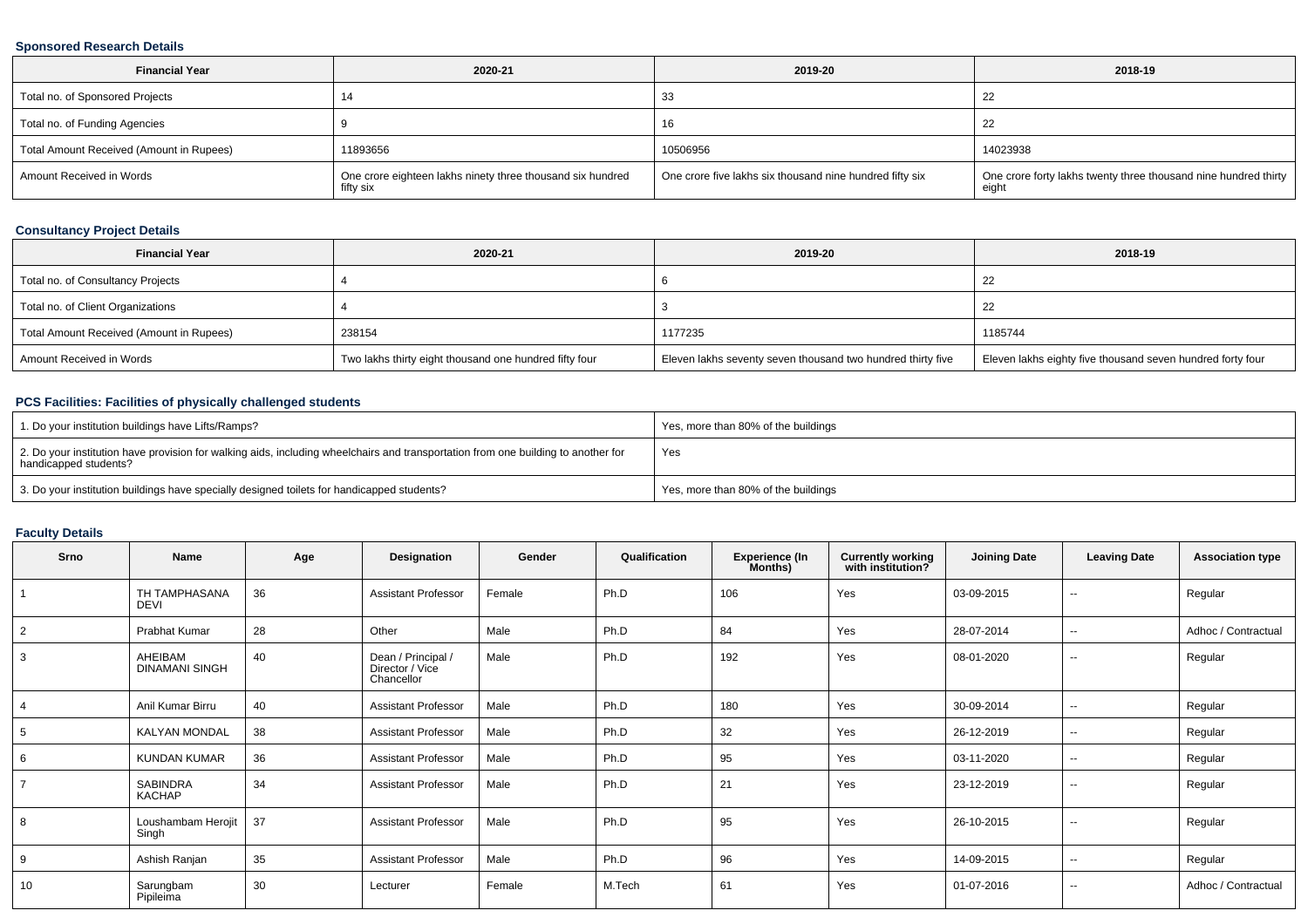| 11 | Th David Singh               | 47 | Dean / Principal /<br>Director / Vice<br>Chancellor | Male   | Ph.D   | 192 | Yes | 04-12-2013 | $\sim$                   | Regular             |
|----|------------------------------|----|-----------------------------------------------------|--------|--------|-----|-----|------------|--------------------------|---------------------|
| 12 | Kh Nimo Singh                | 41 | Lecturer                                            | Male   | Ph.D   | 186 | Yes | 08-08-2014 | $\sim$                   | Adhoc / Contractual |
| 13 | Sanasam Surendra<br>Singh    | 43 | <b>Assistant Professor</b>                          | Male   | Ph.D   | 103 | Yes | 20-10-2015 | $\sim$                   | Regular             |
| 14 | K Pritamdas                  | 34 | <b>Assistant Professor</b>                          | Male   | Ph.D   | 114 | Yes | 01-01-2013 | $\overline{\phantom{a}}$ | Adhoc / Contractual |
| 15 | Anuradha Laishram            | 35 | Lecturer                                            | Female | Ph.D   | 96  | Yes | 15-01-2014 | $\overline{\phantom{a}}$ | Adhoc / Contractual |
| 16 | Mithun Roy                   | 41 | <b>Assistant Professor</b>                          | Male   | Ph.D   | 162 | Yes | 21-10-2014 | $\overline{\phantom{a}}$ | Regular             |
| 17 | Maibam Bindya                | 32 | Lecturer                                            | Female | M.Tech | 84  | Yes | 29-01-2015 | $\overline{\phantom{a}}$ | Adhoc / Contractual |
| 18 | Sunil Pandy                  | 37 | <b>Assistant Professor</b>                          | Male   | Ph.D   | 122 | Yes | 17-11-2015 | $\overline{\phantom{a}}$ | Regular             |
| 19 | H Tarunkumar                 | 34 | Lecturer                                            | Male   | Ph.D   | 126 | Yes | 15-01-2014 | $\sim$                   | Adhoc / Contractual |
| 20 | Sangeeta Laishram            | 43 | <b>Assistant Professor</b>                          | Female | Ph.D   | 144 | Yes | 12-07-2010 | $\overline{\phantom{a}}$ | Regular             |
| 21 | <b>NG ROMEJI SINGH</b>       | 47 | Assistant Professor                                 | Male   | Ph.D   | 159 | Yes | 02-02-2015 | $\overline{\phantom{a}}$ | Regular             |
| 22 | H Neeranjan Singh            | 36 | <b>Assistant Professor</b>                          | Male   | Ph.D   | 119 | Yes | 04-12-2013 | $\overline{\phantom{a}}$ | Regular             |
| 23 | Shagolsem Lenin<br>Singh     | 36 | <b>Assistant Professor</b>                          | Male   | Ph.D   | 109 | Yes | 09-12-2015 | $\overline{\phantom{a}}$ | Regular             |
| 24 | Manoj kumar                  | 40 | <b>Assistant Professor</b>                          | Male   | Ph.D   | 133 | Yes | 16-12-2013 | $\overline{\phantom{a}}$ | Regular             |
| 25 | Jina Yambem                  | 36 | <b>Assistant Professor</b>                          | Female | Ph.D   | 82  | Yes | 21-01-2015 | $\overline{\phantom{a}}$ | Regular             |
| 26 | W VICTORY                    | 35 | Lecturer                                            | Female | Ph.D   | 70  | Yes | 28-09-2015 | $\overline{\phantom{a}}$ | Adhoc / Contractual |
| 27 | Dushyant Singh               | 36 | Assistant Professor                                 | Male   | Ph.D   | 98  | Yes | 27-10-2015 | $\sim$                   | Regular             |
| 28 | Y Rohen Singh                | 50 | Dean / Principal /<br>Director / Vice<br>Chancellor | Male   | Ph.D   | 262 | Yes | 03-01-2014 | $\overline{\phantom{a}}$ | Regular             |
| 29 | Chitralekha Ng               | 38 | <b>Assistant Professor</b>                          | Female | Ph.D   | 132 | Yes | 03-07-2011 | $\overline{\phantom{a}}$ | Adhoc / Contractual |
| 30 | Khundrakpam<br>Johnson Singh | 33 | Assistant Professor                                 | Male   | Ph.D   | 103 | Yes | 14-01-2013 | $\overline{\phantom{a}}$ | Regular             |
| 31 | Chandi Charan<br>Malakar     | 39 | Assistant Professor                                 | Male   | Ph.D   | 137 | Yes | 27-10-2015 | $\overline{\phantom{a}}$ | Regular             |
| 32 | Ibetombi Soibam              | 42 | Associate Professor                                 | Female | Ph.D   | 144 | Yes | 04-12-2013 | $\overline{\phantom{a}}$ | Regular             |
| 33 | Benjamin A Shimray           | 36 | <b>Assistant Professor</b>                          | Male   | Ph.D   | 143 | Yes | 04-12-2013 |                          | Regular             |
| 34 | Khumanthem<br>Manglem Singh  | 58 | Professor                                           | Male   | Ph.D   | 358 | Yes | 22-09-2014 | $\overline{\phantom{a}}$ | Regular             |
| 35 | P ALBINOKUMAR                | 42 | Dean / Principal /<br>Director / Vice<br>Chancellor | Male   | Ph.D   | 155 | Yes | 16-04-2014 | ۰.                       | Regular             |
| 36 | S Nagarajan                  | 37 | <b>Assistant Professor</b>                          | Male   | Ph.D   | 128 | Yes | 29-10-2015 | ۰.                       | Regular             |
| 37 | Th Subhaschandra<br>Singh    | 29 | Lecturer                                            | Male   | Ph.D   | 70  | Yes | 18-09-2015 | $\overline{\phantom{a}}$ | Adhoc / Contractual |
| 38 | Shuma Adhikari               | 34 | <b>Assistant Professor</b>                          | Female | Ph.D   | 149 | Yes | 04-12-2013 | ۰.                       | Regular             |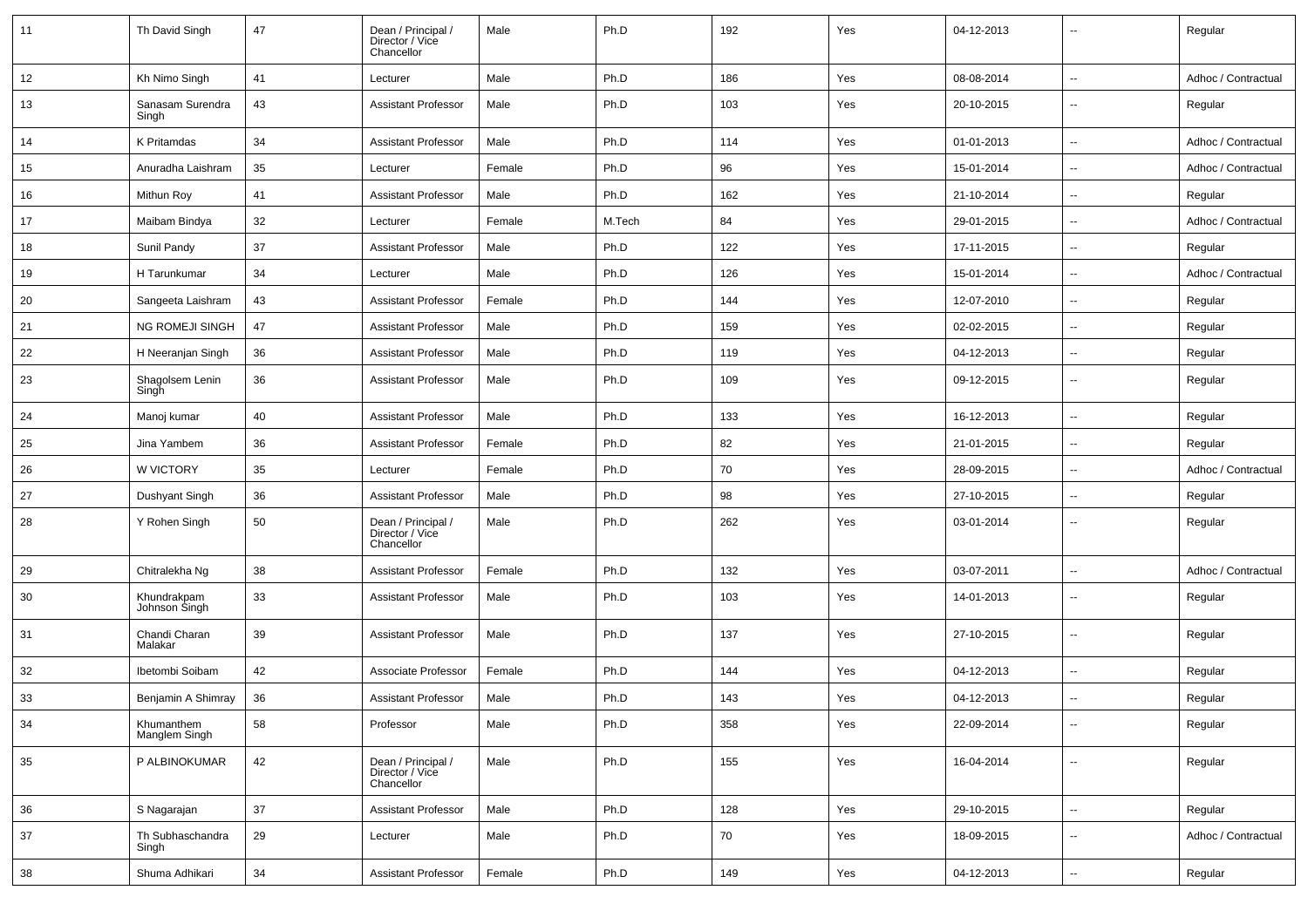| 39 | Ashutosh Kumar<br>Singh         | 28 | Other                                               | Male   | M.Tech | 60  | Yes | 05-08-2016 | $\sim$                   | Other               |
|----|---------------------------------|----|-----------------------------------------------------|--------|--------|-----|-----|------------|--------------------------|---------------------|
| 40 | M SUNIL SINGH                   | 38 | <b>Assistant Professor</b>                          | Male   | Ph.D   | 120 | Yes | 11-08-2014 | $\overline{\phantom{a}}$ | Regular             |
| 41 | H Premananda                    | 34 | Lecturer                                            | Male   | Ph.D   | 84  | Yes | 01-09-2014 | $\overline{\phantom{a}}$ | Adhoc / Contractual |
| 42 | Mamata Maisnam                  | 45 | <b>Assistant Professor</b>                          | Female | Ph.D   | 172 | Yes | 26-09-2014 | $\overline{\phantom{a}}$ | Regular             |
| 43 | L Surajkumar Singh              | 36 | <b>Assistant Professor</b>                          | Male   | Ph.D   | 132 | Yes | 04-12-2013 | $\overline{\phantom{a}}$ | Regular             |
| 44 | Khelchandra<br>Thongam          | 42 | <b>Assistant Professor</b>                          | Male   | Ph.D   | 138 | Yes | 04-12-2013 | $\sim$                   | Regular             |
| 45 | S Devayani Devi                 | 32 | Lecturer                                            | Female | M.Tech | 102 | Yes | 15-01-2014 | $\overline{\phantom{a}}$ | Adhoc / Contractual |
| 46 | Daina Rajkumari                 | 39 | Lecturer                                            | Female | Ph.D   | 83  | Yes | 28-08-2014 | $\ddot{\phantom{a}}$     | Adhoc / Contractual |
| 47 | Maibam Mangalleibi<br>Chanu     | 33 | Lecturer                                            | Female | M.E.   | 116 | Yes | 15-01-2014 | $\overline{\phantom{a}}$ | Adhoc / Contractual |
| 48 | Thoudam Diana                   | 38 | Lecturer                                            | Female | Ph.D   | 72  | Yes | 27-08-2014 | $\ddotsc$                | Adhoc / Contractual |
| 49 | Teressa Longjam                 | 33 | Lecturer                                            | Female | M.Tech | 83  | Yes | 15-09-2014 | $\sim$                   | Adhoc / Contractual |
| 50 | N Richard                       | 31 | Lecturer                                            | Male   | M.Tech | 85  | Yes | 25-02-2015 | $\sim$                   | Adhoc / Contractual |
| 51 | S Jayananda                     | 34 | Lecturer                                            | Male   | M.Tech | 102 | Yes | 15-01-2014 | $\overline{\phantom{a}}$ | Adhoc / Contractual |
| 52 | Haorongbam Soni<br>Devi         | 42 | Lecturer                                            | Female | Ph.D   | 161 | Yes | 28-08-2014 | $\overline{\phantom{a}}$ | Adhoc / Contractual |
| 53 | Th Churchil                     | 30 | Lecturer                                            | Male   | M.Tech | 98  | Yes | 08-09-2014 | $\overline{\phantom{a}}$ | Adhoc / Contractual |
| 54 | W Sujata                        | 41 | Lecturer                                            | Female | Ph.D   | 78  | Yes | 01-10-2015 | $\overline{\phantom{a}}$ | Adhoc / Contractual |
| 55 | Sanabam Bineshwor<br>Singh      | 31 | Lecturer                                            | Male   | M.Tech | 83  | Yes | 04-09-2014 | $\overline{\phantom{a}}$ | Adhoc / Contractual |
| 56 | Chanam Barchand<br>Singh        | 46 | Associate Professor                                 | Male   | Ph.D   | 192 | Yes | 10-12-2014 | $\sim$                   | Regular             |
| 57 | <b>KH</b><br>SACHIDANANDA       | 39 | <b>Assistant Professor</b>                          | Male   | Ph.D   | 111 | Yes | 23-12-2019 | $\overline{\phantom{a}}$ | Regular             |
| 58 | Goutam Sutradhar                | 57 | Dean / Principal /<br>Director / Vice<br>Chancellor | Male   | Ph.D   | 436 | Yes | 18-04-2018 | $\overline{\phantom{a}}$ | Regular             |
| 59 | <b>Bibhu Prasad Swain</b>       | 47 | Associate Professor                                 | Male   | Ph.D   | 199 | Yes | 01-10-2018 | $\overline{\phantom{a}}$ | Regular             |
| 60 | Rajesh Kumar<br>Bhushan         | 53 | Dean / Principal /<br>Director / Vice<br>Chancellor | Male   | Ph.D   | 300 | Yes | 23-07-2020 | $\overline{\phantom{a}}$ | Regular             |
| 61 | Mrinal Kanti Sarkar             | 35 | <b>Assistant Professor</b>                          | Male   | Ph.D   | 89  | Yes | 15-09-2015 | $\overline{\phantom{a}}$ | Regular             |
| 62 | Simon Tongbram                  | 32 | Lecturer                                            | Male   | M.Tech | 94  | Yes | 24-09-2015 | $\overline{\phantom{a}}$ | Adhoc / Contractual |
| 63 | Ingudam Chitrasen<br>Meitei     | 32 | Lecturer                                            | Male   | M.E.   | 70  | Yes | 21-09-2015 | ۰.                       | Adhoc / Contractual |
| 64 | Lukram<br>Dhanachandra<br>Singh | 31 | Lecturer                                            | Male   | M.E.   | 70  | Yes | 21-09-2015 | ۰.                       | Adhoc / Contractual |
| 65 | Rajkumari<br>Malemnganbi        | 31 | Lecturer                                            | Female | M.E.   | 79  | Yes | 31-12-2014 | $\overline{\phantom{a}}$ | Adhoc / Contractual |